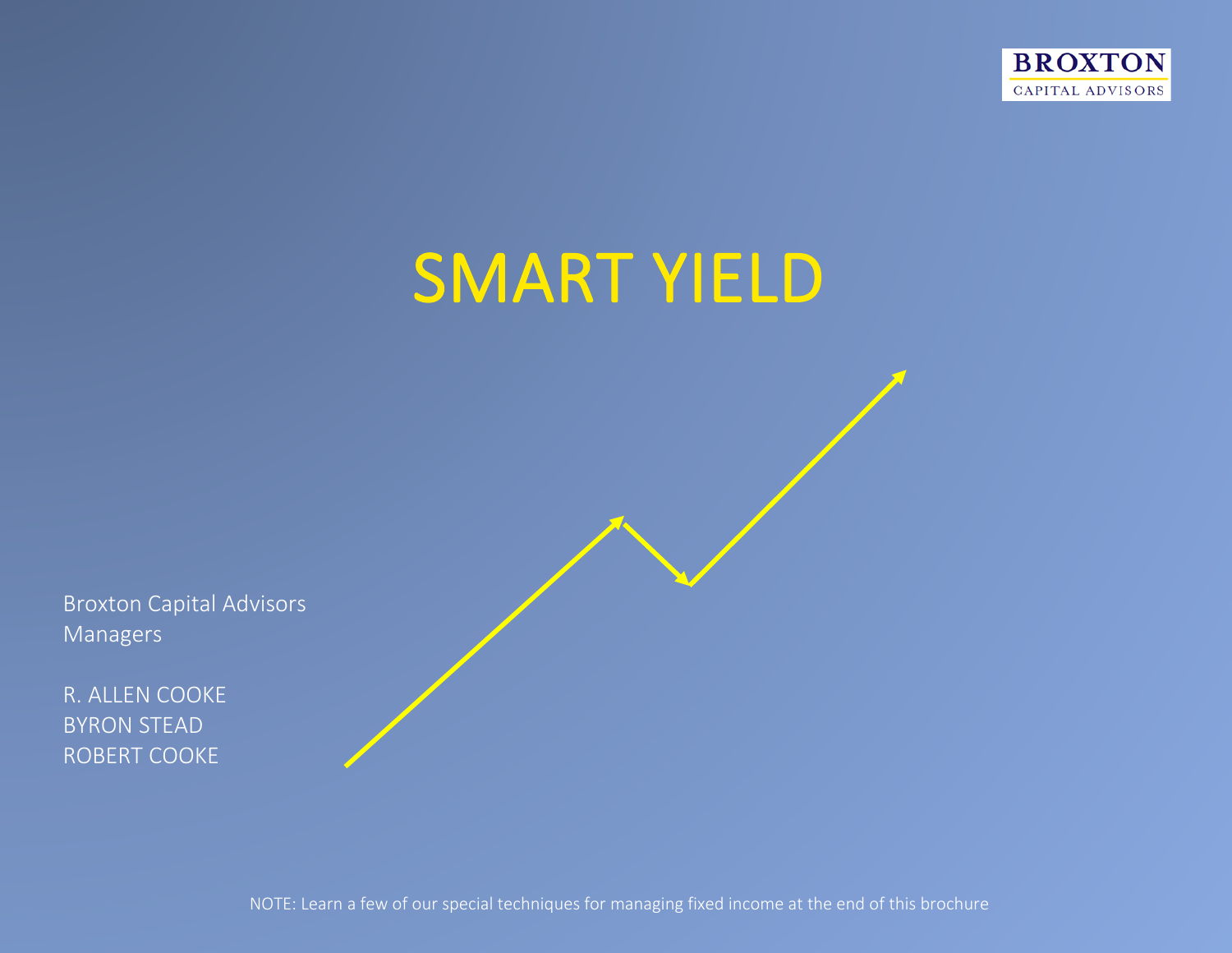

# BROXTON CAPITAL ADVISORS



# Finding Efficient Frontiers

*The Efficient Frontier is an investment term synonymous with long term wealth building through rational investing.*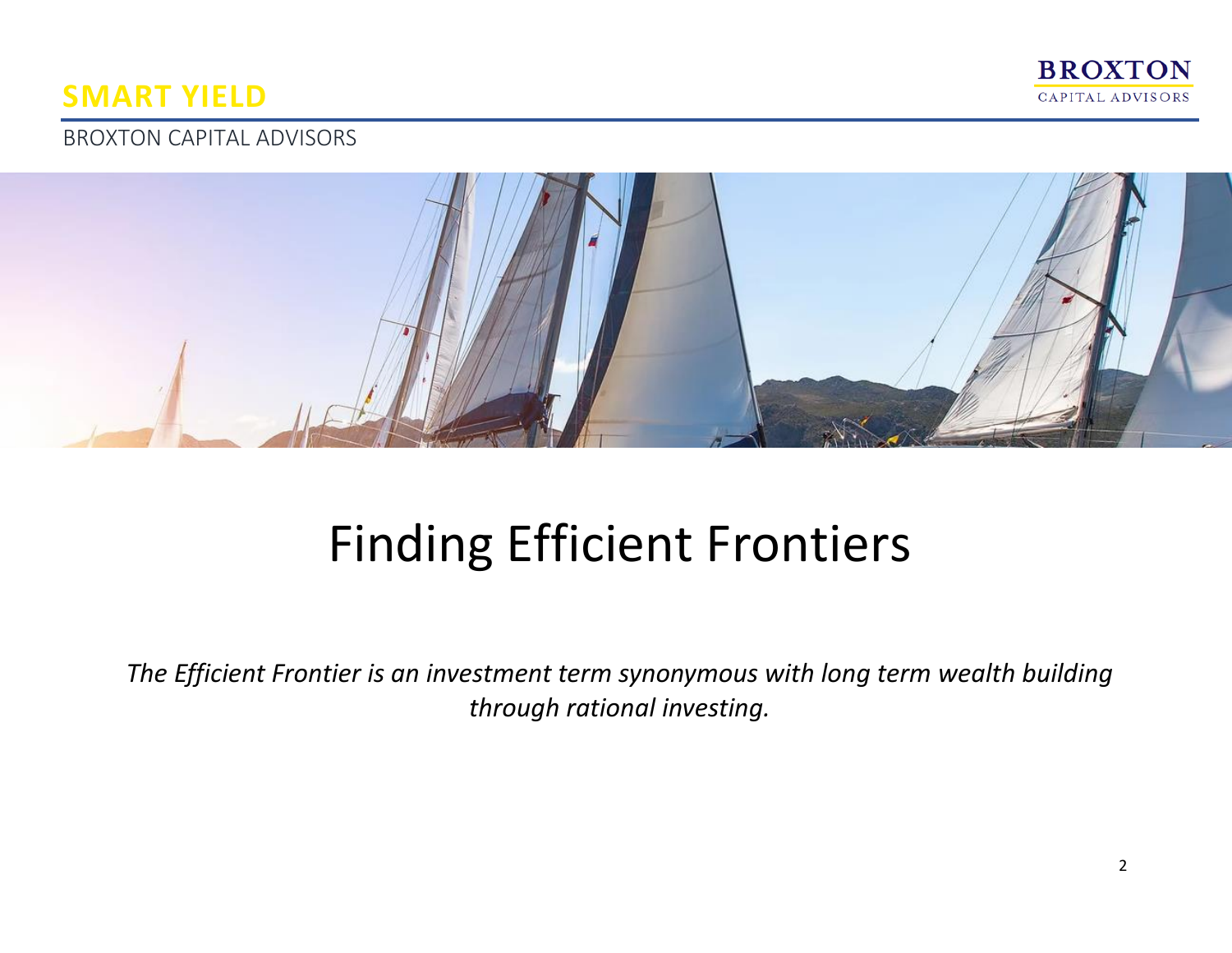## BROXTON CAPITAL ADVISORS

#### **As of May 31, 2022 Portfolio Facts**

| Annual Target Return: | 8.00%                |
|-----------------------|----------------------|
| <b>Beta Target</b>    | 0.35                 |
| Fund Type             | <b>SMA Composite</b> |
| <b>Opening Date</b>   | 7/1/2021             |
| <b>Inception Date</b> | 9/30/2020            |

#### **Performance**

| <b>2021 YEAR</b>              |          |
|-------------------------------|----------|
| <b>Smart Yield</b>            | 14.38%   |
| Benchmark*                    | $-1.40%$ |
| 2022 YEAR as of 5/31/2022     |          |
| <b>Smart Yield</b>            | $-2.37%$ |
| Benchmark                     | $-8.33%$ |
| <b>Since Inception</b>        |          |
| <b>Smart Yield</b>            | 16.38%   |
| Benchmark                     | $-8.93%$ |
|                               |          |
| <b>Performance Analysis</b>   |          |
| <b>Beta</b>                   | .25      |
| <b>Sharpe Ratio</b>           | 1.10     |
| <b>Treynor Ratio</b>          | 33.38    |
| Alpha                         | 13.17    |
|                               |          |
| <b>Asset Mix Example</b>      |          |
| <b>High Yield Corporates</b>  | 15%      |
| <b>Dividend Equities</b>      | 31%      |
| Pass Through Securities       | 10%      |
| <b>Convertible Securities</b> | 9%       |
| Growth Equities               | 10%      |
| Cash/Hedging                  | 25%      |
|                               |          |

### SMART YIELD FUND<sup>1</sup>

#### Objective:

■ The objective of the fund is to return 8% annually through a low volatility income and growth portfolio as an alternative to single asset income funds

#### Fund Facts

- Projected low correlation to single asset income funds and equity indexes
- Designed to achieve portfolio growth with lower risk.
- Broxton Managers have over 90 years of combined experience

#### Process

**■** Managers select securities in multiple asset classes and industry sectors based on proprietary algorithms, standard deviation, industry & business trajectories, coverage ratios and cash flows

#### **Asset Mix Example**



3

**BROXTON** CAPITAL ADVISORS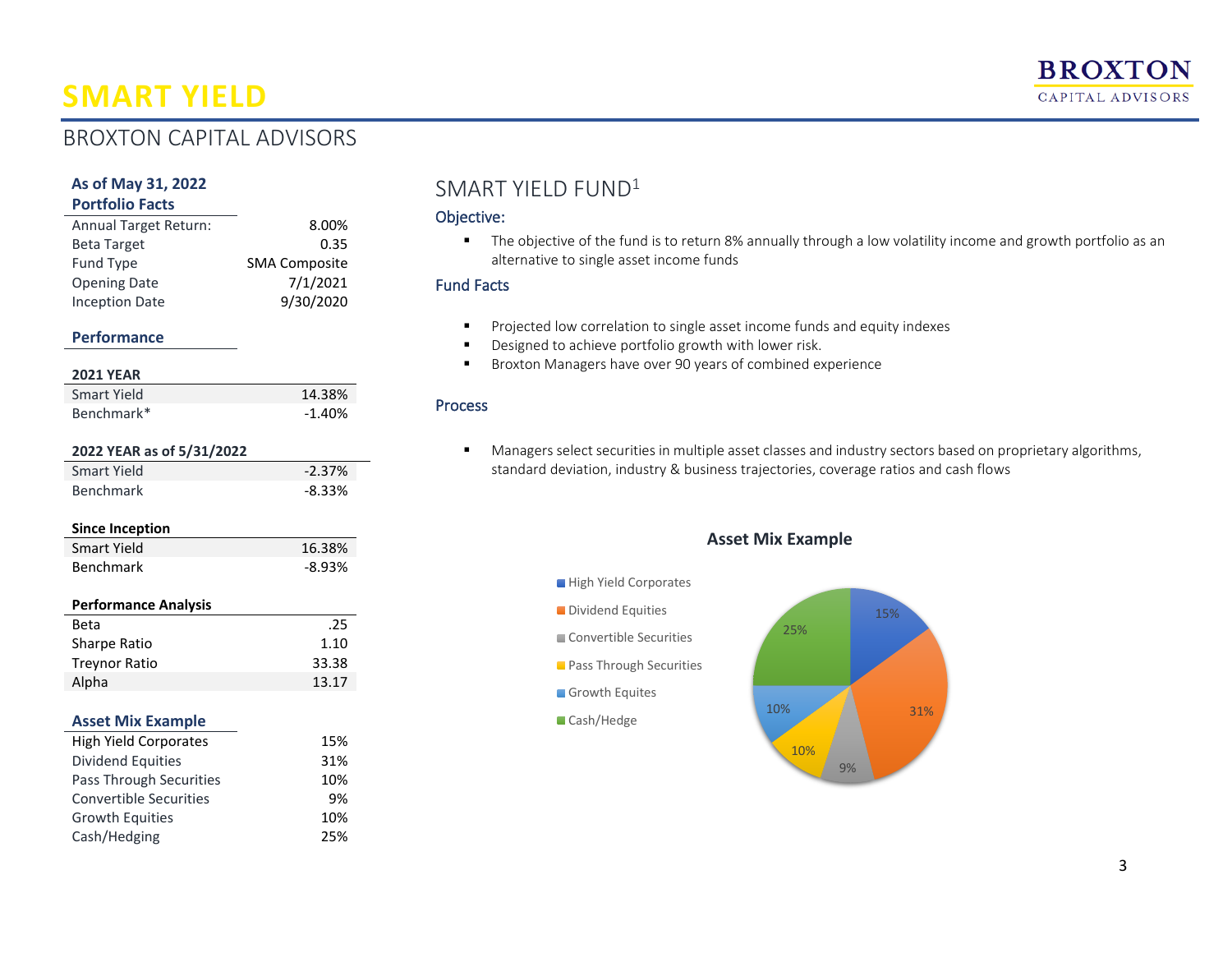

### BROXTON CAPITAL ADVISORS

*The objective of the fund is to return 8% annually through a low volatility income and growth portfolio as an alternative to single asset income funds*

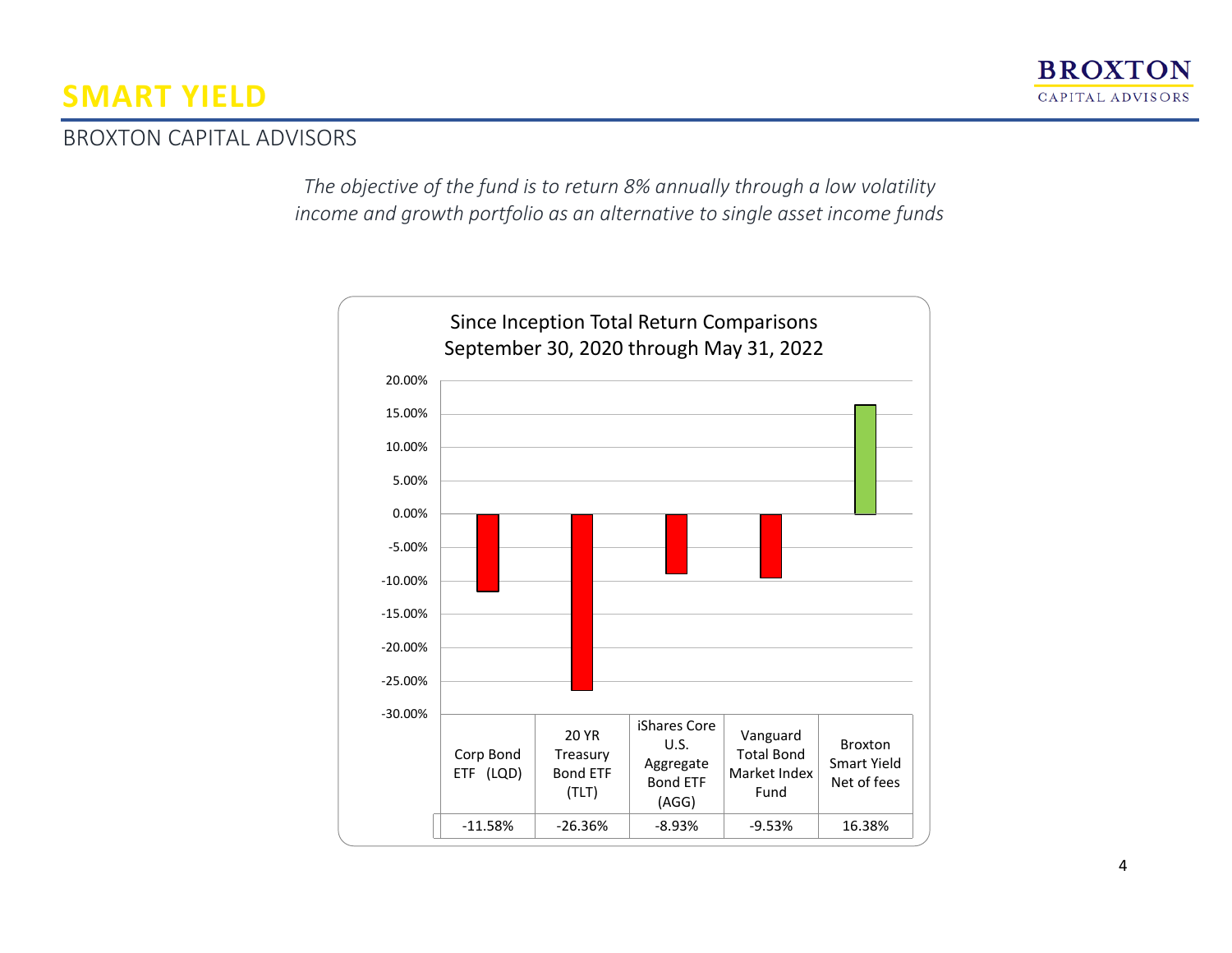## BROXTON CAPITAL ADVISORS

#### **SYNOPSIS**

- An 8% compounded return provides powerful growth over time. The objective of Smart Yield is an 8% annualized return with safety and low volatility. Currently, large investment companies cannot deliver an 8% target return for fixed income allocations. Creating a smaller product of less than \$1 billion is not in their interest
- Broxton is able to assemble an efficient portfolio with broad diversification by:
	- Collecting allocations that are overlooked by larger players
	- Using the multi class mandate to access attractive returns in multiple categories
	- Focusing on opportunities
	- Combining growth and income strategies
- Managers utilize proprietary algorithms and statistical analysis in their quantitative analysis and bring 90 + years of collective qualitative analysis into the selection process
- Flexible mandate is accretive to risk control
- The Fund objective is delivering a consistent and conservative return through rational investing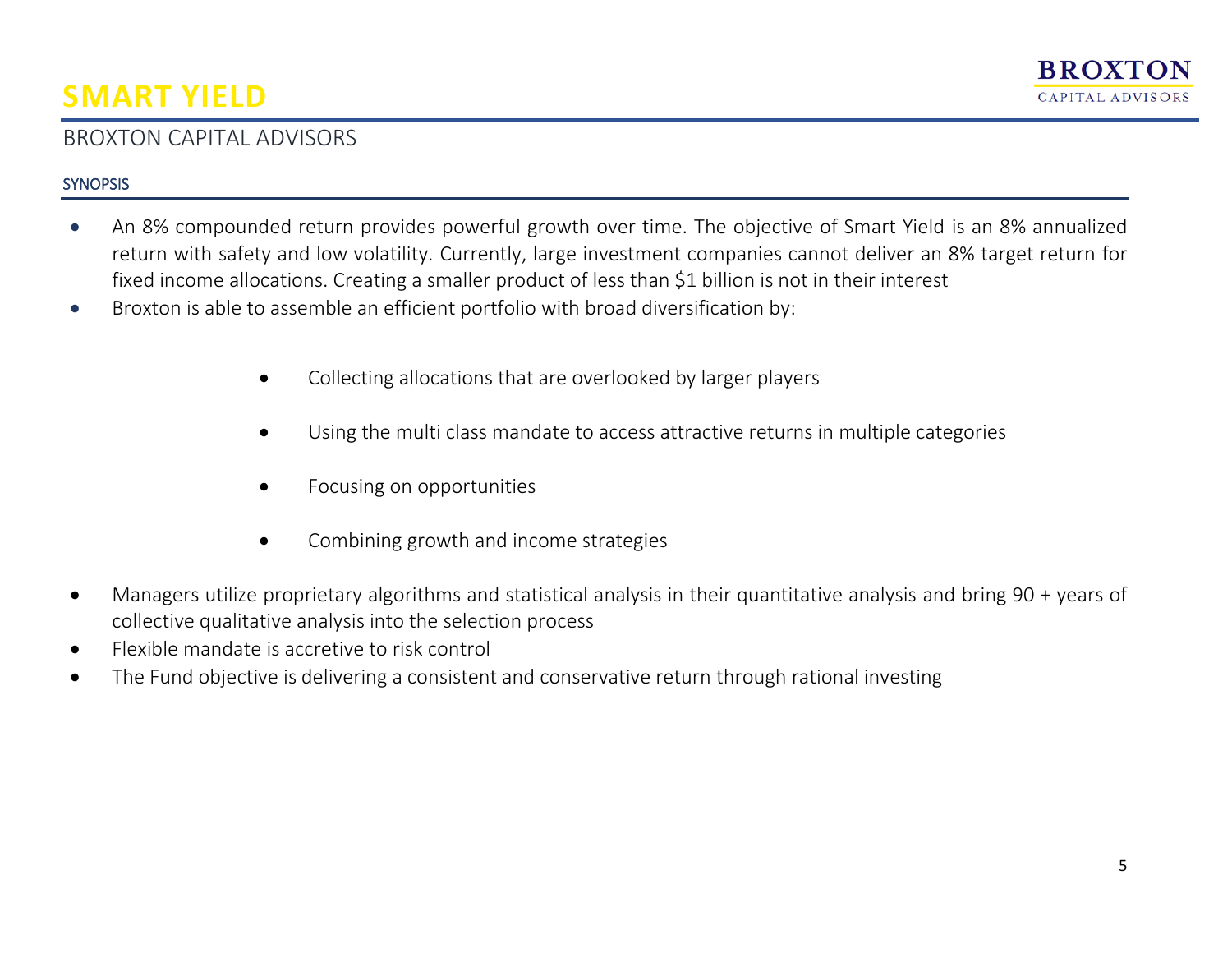## BROXTON CAPITAL ADVISORS

#### INCOME SECTOR SNAPSHOT

There is little or no yield available in the fixed income sector. 10-year TSY at 1.97%. Risk still remains. Bond yields are at historically low negative standard deviations and bond prices are at historically high positive standard deviations.

For many funds, current bond premiums are amortizing leading to future capital reductions. Fixed Income ETFs: Recent returns have been enhanced by capital gains which will be deducted in future periods. There is limited capital appreciation available for future periods.



<sup>&</sup>lt;sup>2</sup> iShares iBoxx \$ Investment Grade Corporate Bond ETF [Source](https://www.ishares.com/us/products/239566/ishares-iboxx-investment-grade-corporate-bond-etf) iShares as of April 14, 2021 and March 31, 2021 for 1-year return trailing. The average bond premium in the portfolio is estimated to be over 10%. Maximum annual total return remaining before fees and losses considers holding the current portfolio to maturity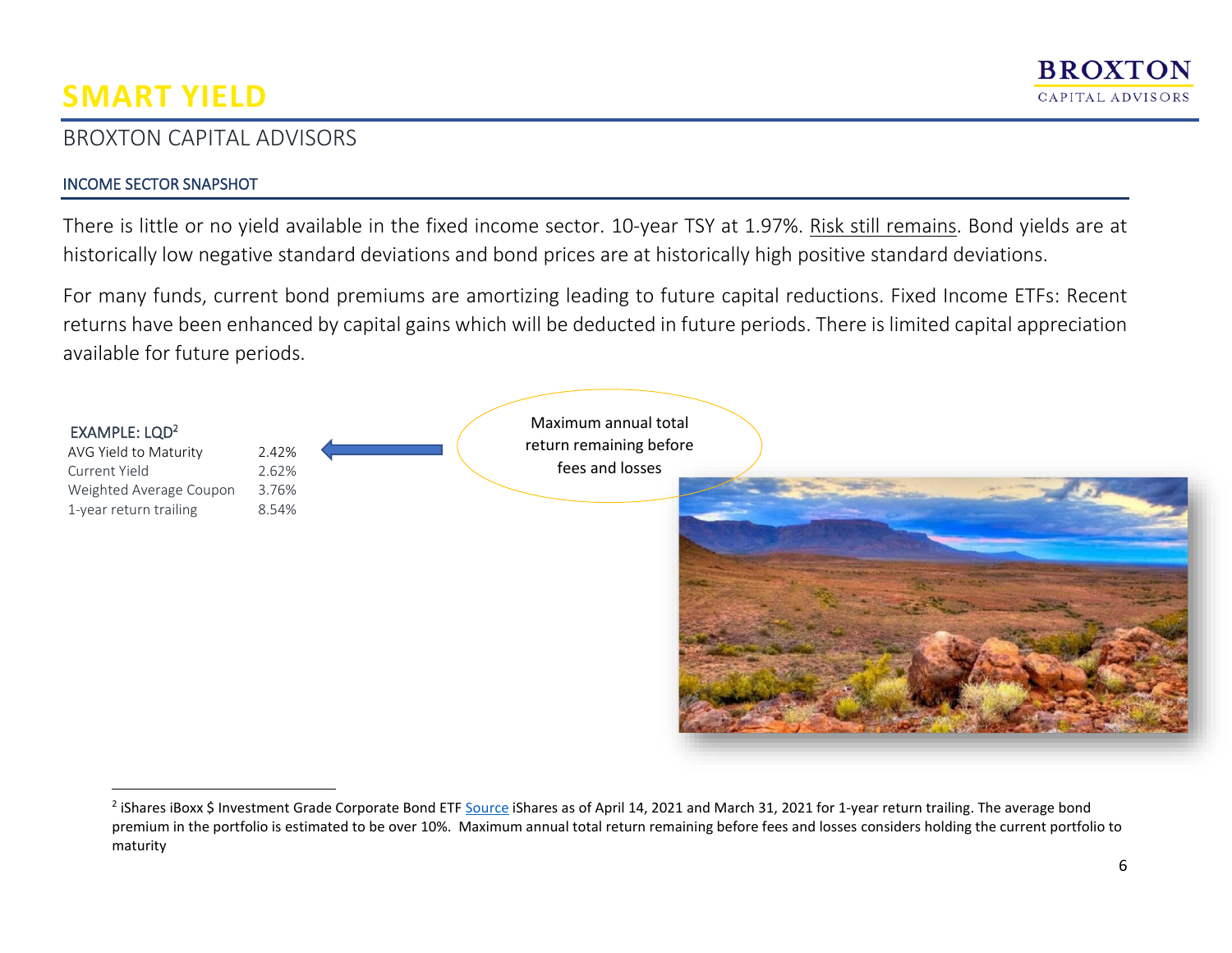

## BROXTON CAPITAL ADVISORS

#### INCOME SECTOR CHALLENGES

- Passively managed fixed income ETFs or indexed funds still retain risk with little incentive. Investment management companies lack products and the ability or incentive to create them
- Equity indexes contain high valuations in technology stocks creating indexed equity risks. Portfolios may need to reduce exposure
- 10-year [\(HQM\)](https://fred.stlouisfed.org/series/HQMCB10YR) Corporate Bond Spot Rate close to a 35-year low
- REITs, MLPs, BDCs and sector ETFs face individual and sector economic challenges, investing requires active management

#### **SOLUTION**

- Smart Yield allocation improves the optimum risk reward profile of a portfolio
- Working towards an *available* efficient frontier outlined by Smart Yield for balance
- Deliver return with intelligent risk

# **Smart Yield is designed to improve portfolio optimization**

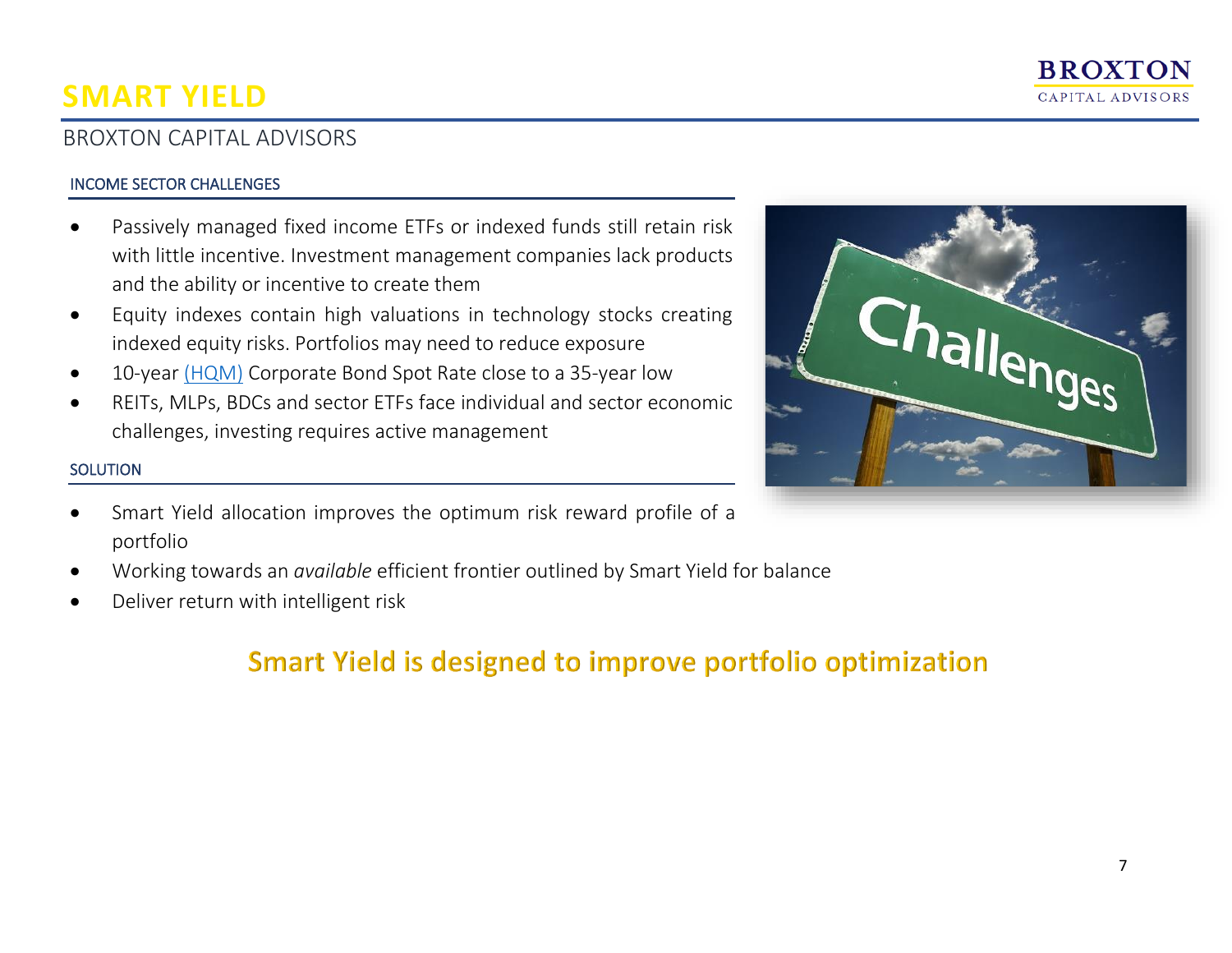## BROXTON CAPITAL ADVISORS

#### SELECTION PROCESS

- The Managers quantitatively select individual securities in multiple asset classes and industry sectors based on proprietary algorithms, statistical analysis, industry & business trajectories, coverage ratios and cash flows
- Qualitatively, selections are based on normal valuations, strong fundamentals, yield, and issuer financial stability.
- Use the broader selection mandate

#### PROJECTED PORTFOLIO METRICS<sup>3</sup>

| Average Yield to Maturity (corporate bond allocation) | 6.85%     |
|-------------------------------------------------------|-----------|
|                                                       |           |
| Weighted Avg. maturity (corporate bond allocation)    | 7.2 ye    |
| Initial position size                                 | $1 - 5%$  |
| Positions est. <sup>4</sup>                           | 50        |
| Equity Beta (total fund)                              | .32       |
| Current Yield (total fund)                            | 6.78%     |
| Standard Deviation (3y)                               | <b>NA</b> |
| Inception Date                                        | 9/30/2    |
| Benchmark                                             | Not de    |
| Total net return estimated                            | 8%        |
|                                                       |           |

7.2 years 9/30/2020 Not determined



<sup>3</sup> Estimated as of 9/30/2020

<sup>4</sup> Estimate at fully funded \$500mm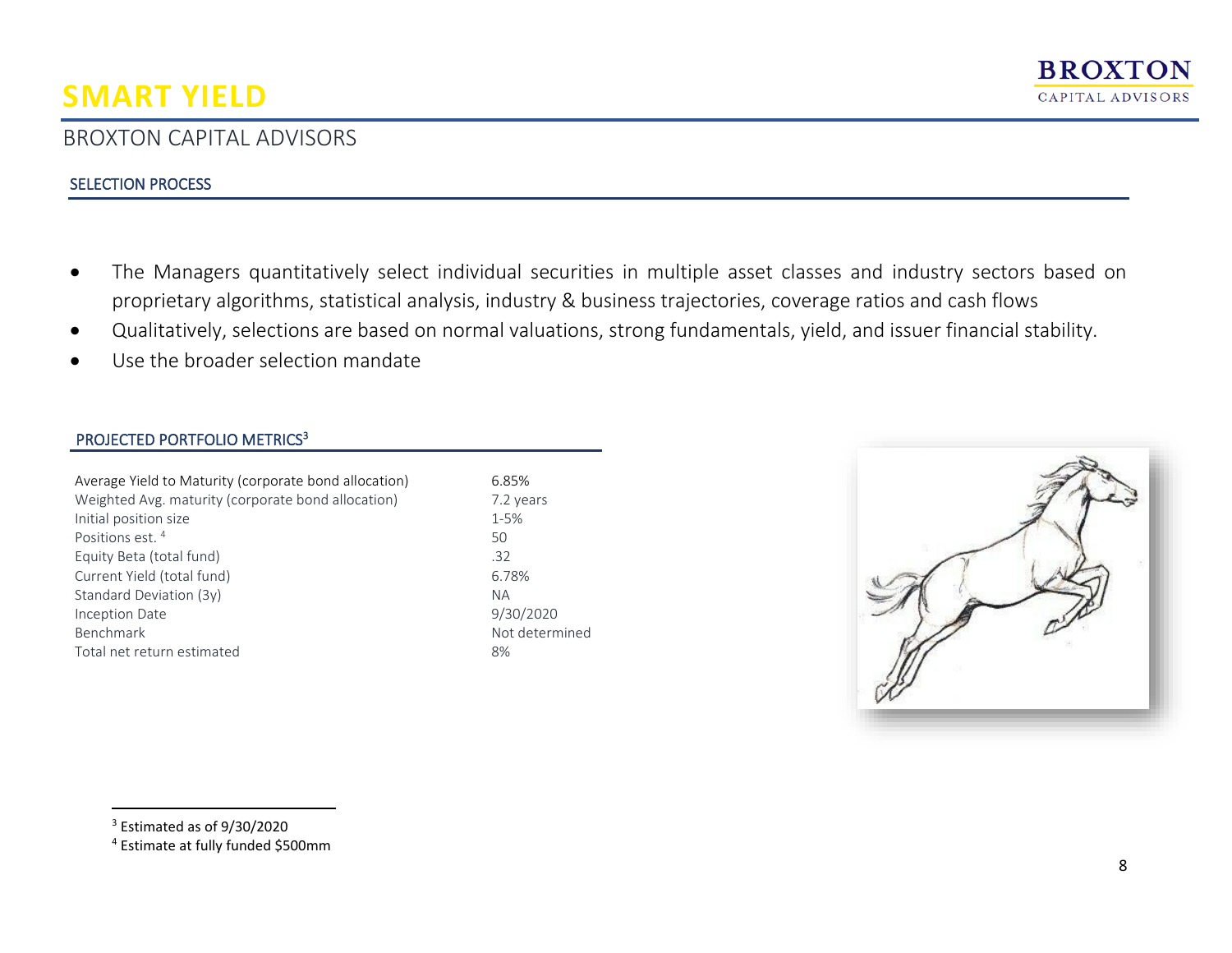# BROXTON CAPITAL ADVISORS

Algorithms output to structured reports

| <b>CAPITAL ADVISORS</b>                                                             |                   |         |         |                    |                                 | <b>SMART YIELD</b>         |      |
|-------------------------------------------------------------------------------------|-------------------|---------|---------|--------------------|---------------------------------|----------------------------|------|
| WILLIAMS SONOMA as of Fiscal Q3 2021                                                |                   |         |         |                    |                                 |                            |      |
| Sunday, December 13, 2020                                                           |                   |         |         |                    |                                 |                            |      |
| stock price                                                                         | \$107.71          |         |         |                    |                                 |                            |      |
|                                                                                     |                   |         |         |                    |                                 |                            |      |
| <b>PROJECTIONS MM</b>                                                               | <b>CURRENT YR</b> |         |         |                    |                                 | <b>Revenue Projections</b> |      |
|                                                                                     | 2021              | 2022    | 2023    |                    |                                 |                            |      |
| <b>Revenue Projections</b>                                                          | \$6,606           | \$6,275 | \$6,401 | \$6,700<br>\$6,600 |                                 |                            |      |
| <b>GROSS PROFIT</b>                                                                 | \$2,510           | \$2,385 | \$2,432 | \$6,500            |                                 |                            |      |
| <b>OPERATING INCOME</b>                                                             | \$854             | \$728   | \$776   | \$6,400            |                                 |                            |      |
| <b>NET INCOME</b>                                                                   | \$654             | \$581   | \$618   | \$6,300            |                                 |                            |      |
| <b>EPS</b>                                                                          | \$8,40            | \$7.46  | \$7.94  | \$6,200            |                                 |                            |      |
| <b>EBITDA</b>                                                                       | \$1,337           | \$1.211 | \$1,259 | \$6,100            | 2021                            | 2022                       | 2023 |
| <b>Interest</b>                                                                     | \$16              | \$16    | \$16    |                    |                                 |                            |      |
| <b>Capitalized Expense</b>                                                          | \$186             | \$186   | \$186   |                    |                                 |                            |      |
| Cash Flow after Capitalized Expense                                                 | \$950             | \$877   | \$914   |                    |                                 |                            |      |
| <b>Equity Dividends</b>                                                             | \$151             | \$151   | \$151   |                    |                                 | <b>EPS Projection</b>      |      |
| <b>Cash Flow Equity Dividend Coverage</b>                                           | 631%              | 583%    | 607%    | \$8.60             |                                 |                            |      |
| retained cash flow                                                                  | \$800             | \$727   | \$764   | \$8,40             |                                 |                            |      |
| retained cash flow compounded                                                       | \$800             | \$1,526 | \$2,290 | \$8.20             |                                 |                            |      |
| Revenue growth                                                                      | 12%               | $-5%$   | 2%      | \$8.00             |                                 |                            |      |
|                                                                                     |                   |         |         | \$7.80             |                                 |                            |      |
| <b>Valuations</b>                                                                   |                   |         |         | \$7.60             |                                 |                            |      |
|                                                                                     |                   |         |         | \$7,40             |                                 |                            |      |
| Cash Flow Yield Vs. Equity Market Cap                                               | 11%               |         |         | \$7.20             |                                 |                            |      |
| <b>EV/EBITDA</b>                                                                    | 6.49              |         |         | \$7.00<br>\$6,80   |                                 |                            |      |
| <b>P.E Ratio</b>                                                                    | 12.82             | 14.43   | 13.56   |                    | 2021                            | 2022                       | 2023 |
| <b>Equity Market Cap</b>                                                            | 8,380             |         |         |                    |                                 |                            |      |
| <b>Enterprise Value</b>                                                             | 8,680             |         |         |                    |                                 |                            |      |
| <b>Total Debt</b>                                                                   | 300               |         |         |                    | <b>Equity Dividend Coverage</b> |                            |      |
| <b>Debt Ratios</b>                                                                  |                   |         |         | 640%               |                                 |                            |      |
| <b>EBITDA/Interest Coverage ratio</b>                                               | 84                | 76      | 79      | 630%               |                                 |                            |      |
| Debt/EBITDA                                                                         | 0.22              |         |         | 620%<br>610%       |                                 |                            |      |
|                                                                                     |                   |         |         | sons               |                                 |                            |      |
| Liquidity                                                                           |                   |         |         | 590%               |                                 |                            |      |
| Cash                                                                                | \$773             |         |         | sans.              |                                 |                            |      |
| <b>Borrowing Availabilty</b>                                                        | \$500             |         |         | 570%               |                                 |                            |      |
| <b>Current Assets</b>                                                               | \$2,136           |         |         | <b>NonRo</b>       |                                 |                            |      |
|                                                                                     |                   |         |         | 550%               |                                 |                            | 2023 |
|                                                                                     |                   |         |         |                    |                                 |                            |      |
| <b>Current Liabilities</b><br><b>Quick Ratio</b>                                    | \$1,460<br>1.46   |         |         |                    | 2021                            | 2022                       |      |
|                                                                                     |                   |         |         |                    |                                 |                            |      |
|                                                                                     |                   |         |         |                    |                                 | Debt Amortization Schedule |      |
| Internal Notes, structured reports using Broxton algorithms are intended solely as  |                   |         |         | \$350              |                                 |                            |      |
| research materials.                                                                 |                   |         |         |                    |                                 |                            |      |
| NOTES: WSM is shown to be generayting strong compounding cash flows. general        |                   |         |         | \$300              |                                 |                            |      |
| prediction that 2021 will slow down for them slightly. Its trading at 6.5 X EBITDA, |                   |         |         | \$250              |                                 |                            |      |
|                                                                                     |                   |         |         | \$200              |                                 |                            |      |
|                                                                                     |                   |         |         | \$150              |                                 |                            |      |
|                                                                                     |                   |         |         |                    |                                 |                            |      |
|                                                                                     |                   |         |         | \$100              |                                 |                            |      |

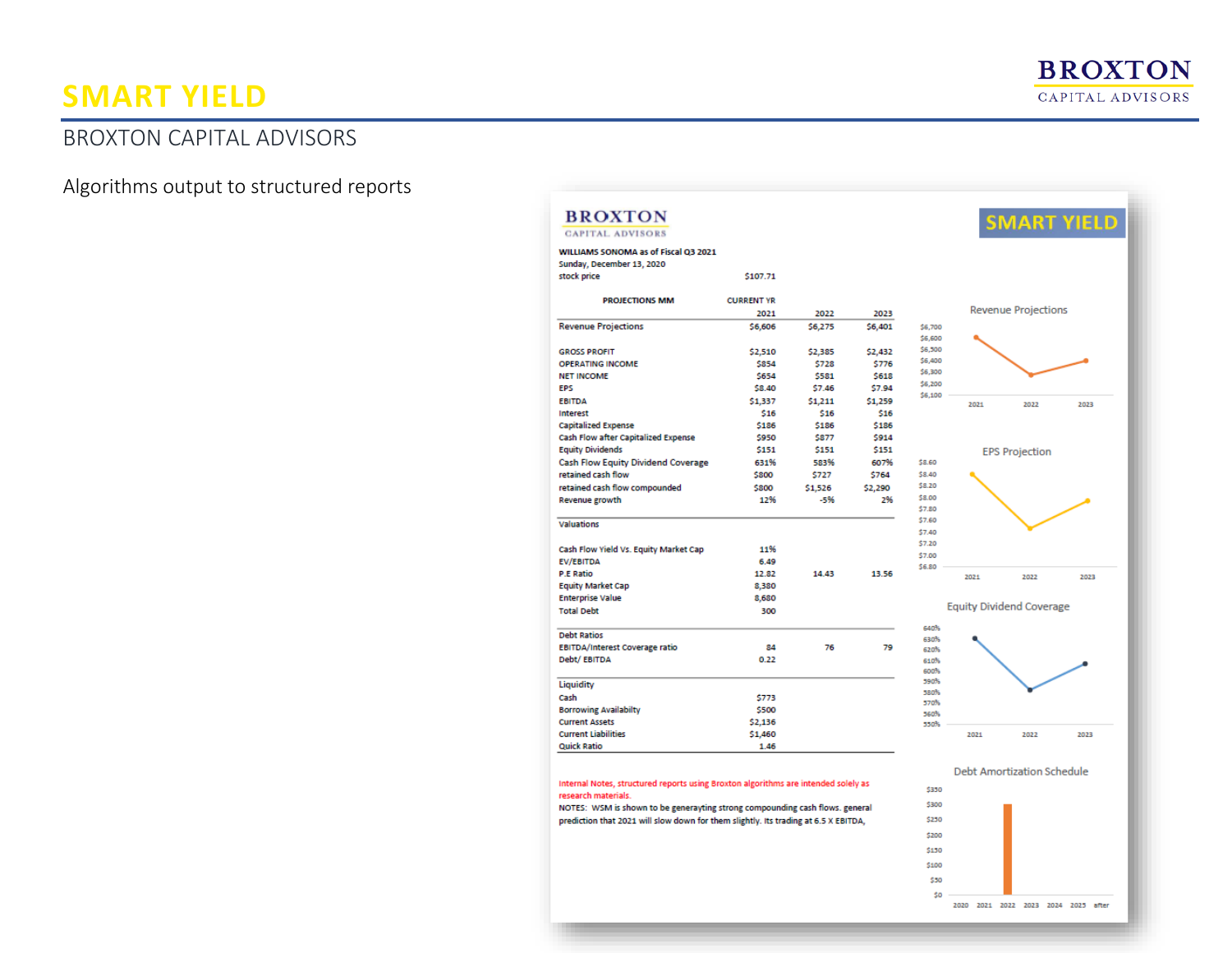

## BROXTON CAPITAL ADVISORS

## ASSET CLASS OVERVIEWS

### **High Yield Corporates**

- lower convexity than investment grade
- Susceptible to mispricing
- Ability for price appreciation and yield
- Beta Assumption .27



#### Pass Through Securities

- Real estate investment trusts, Business development corporations, Closed end funds, Master limited partnerships, preferred shares
- Possibility for capital appreciation with income yield
- Beta Assumption .40

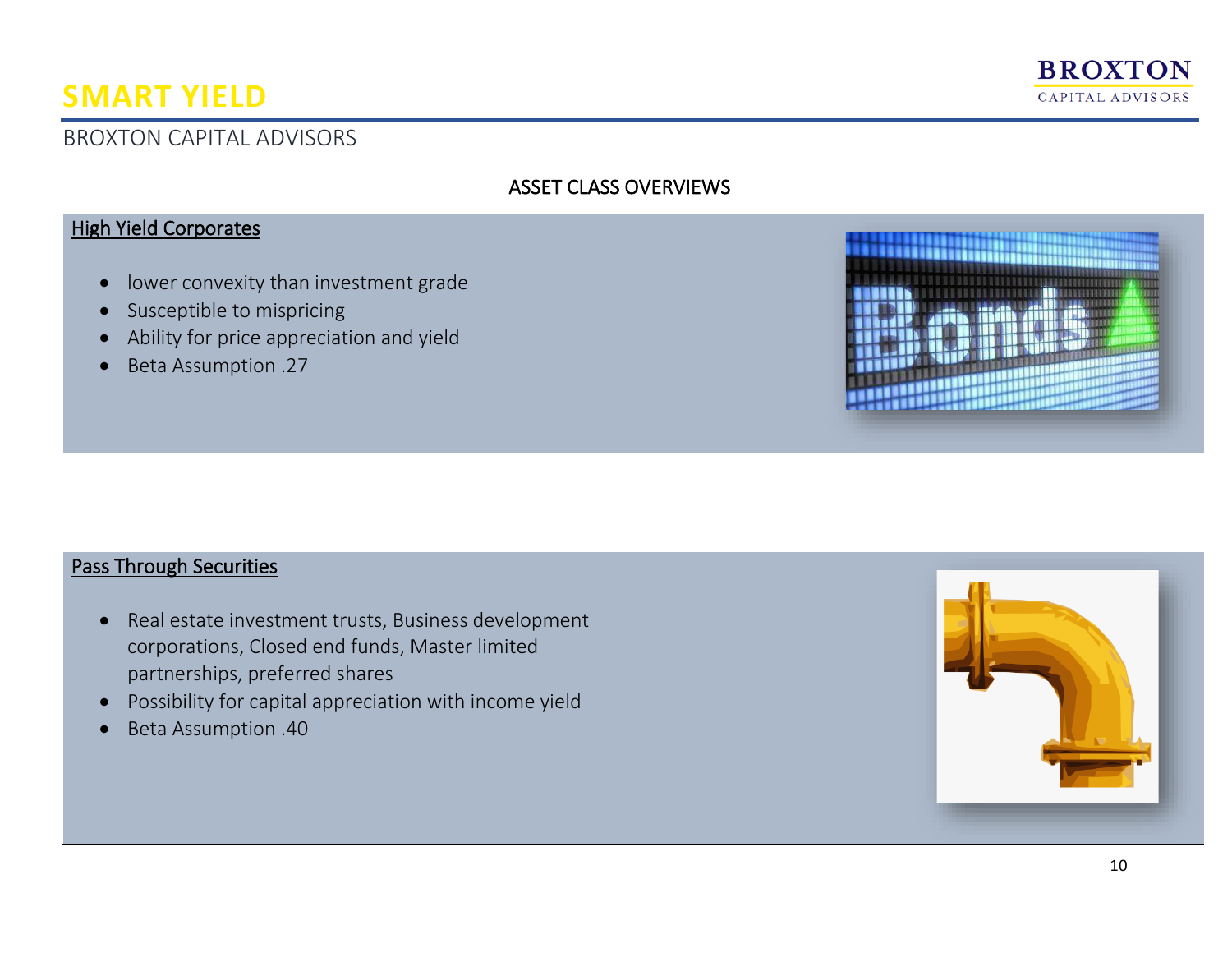

## BROXTON CAPITAL ADVISORS

#### Convertible Securities

- Corporate bonds, Preferred shares, "busted" converts<sup>5</sup>
- Equity upside
- Beta Assumption .40



#### Dividend & Growth Equities

- Basket approach reduces risk
- Offers capital appreciation
- Fundamental + technical analysis
- Our question: Where is the dividend support for each security
- Beta Assumption .40



<sup>&</sup>lt;sup>5</sup> Convertibles that are unlikely to offer equity upside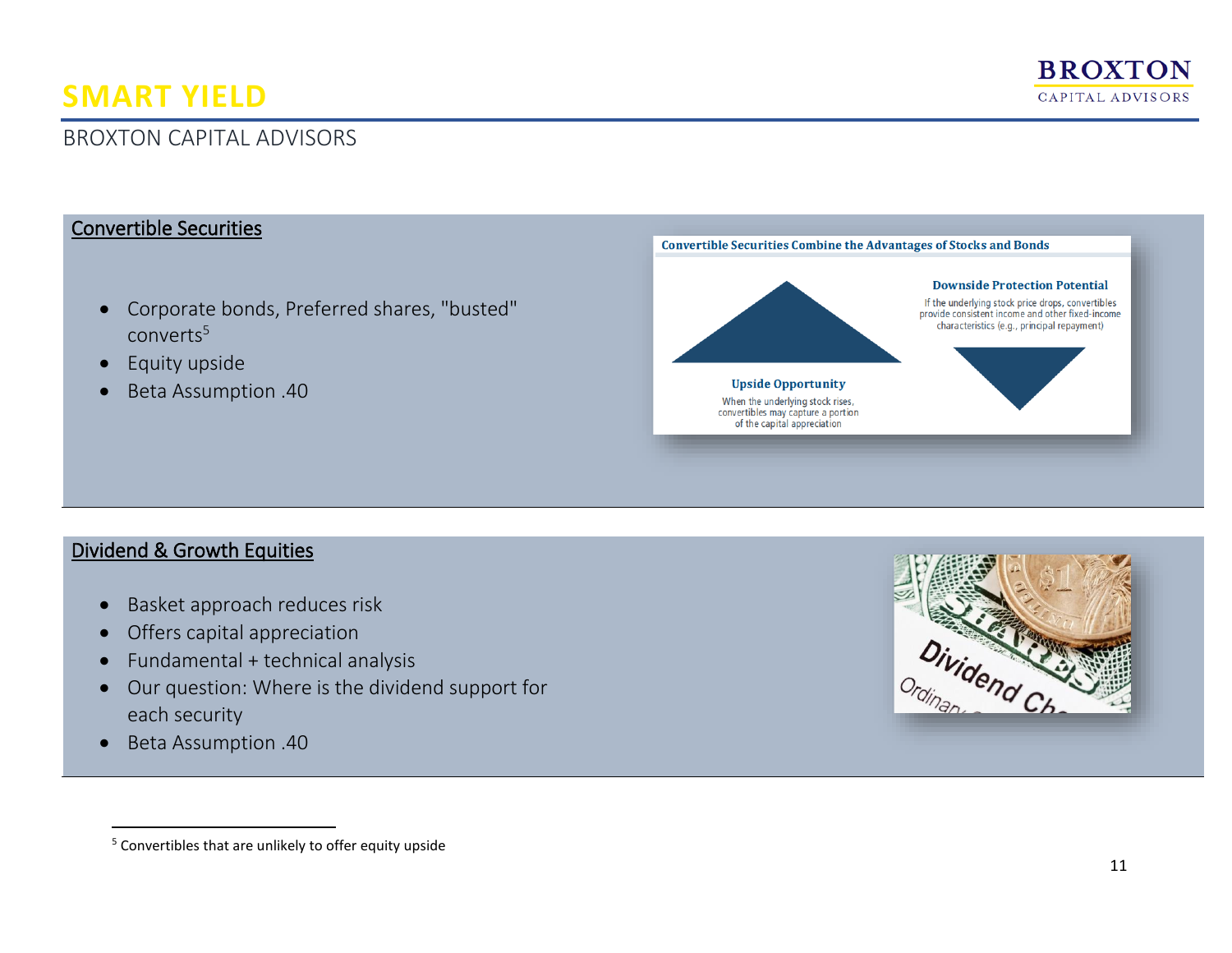## BROXTON CAPITAL ADVISORS

#### Cash/hedge

- Option writing strategies
- Hedging through option put positions or ETFs
- Cash instruments
- Other
- Beta Assumption 0%

Option strategies are available to the managers as far as covered writes or hedging positions. Covered writing can add income and reduce volatility and is considered a conservative method of incrementally increasing yields and reducing volatility. Matched puts can reduce volatility on individual positions. ETFs offer simple hedging opportunities to obviate interest rate or market volatility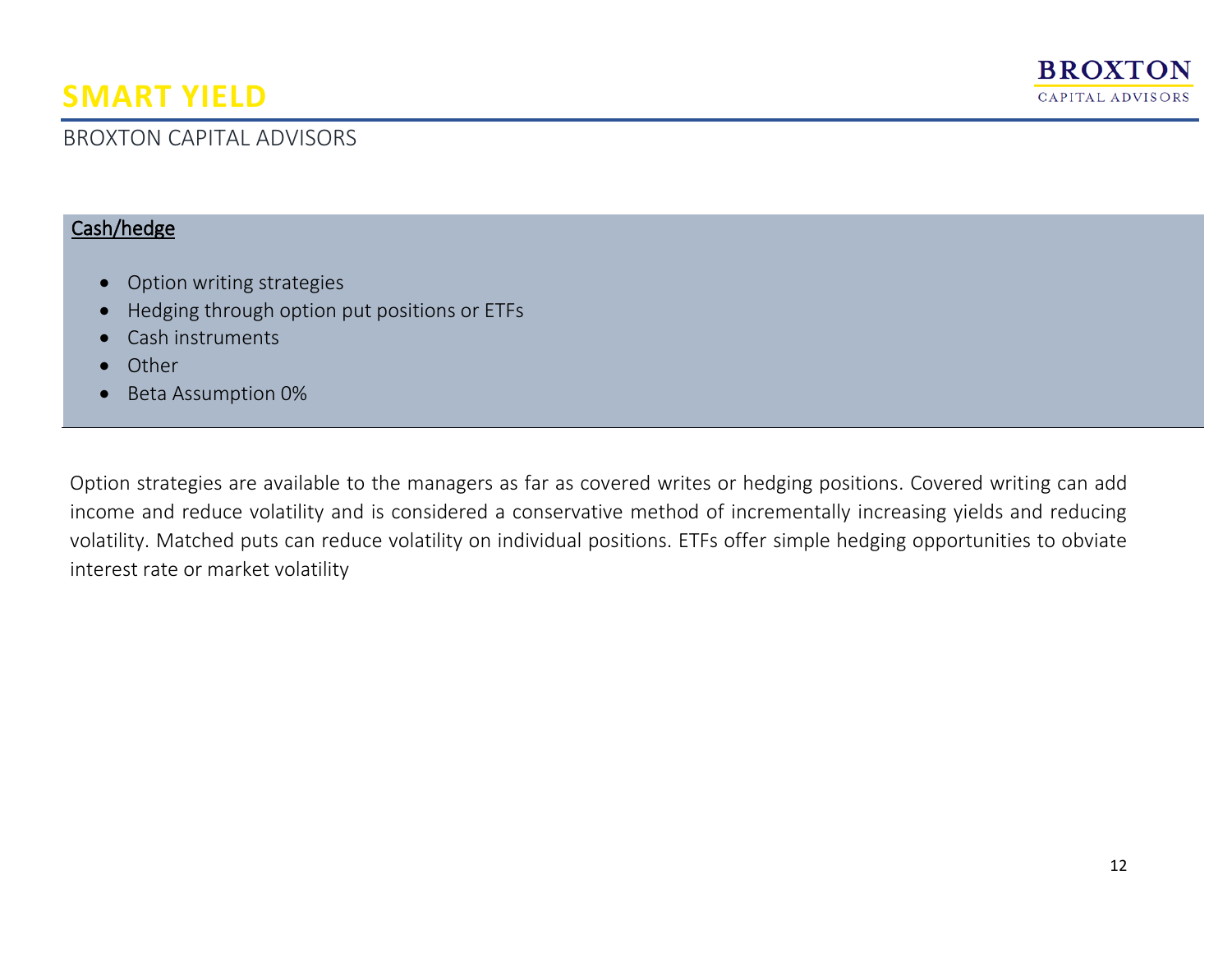## BROXTON CAPITAL ADVISORS

#### RISK CONTROLS

- Broader mandate allows for additional risk controls
- Three levels of risk control: asset class, industry & Issuer
- Standard deviation + industry economic + issuer economic
- Cash flow algorithms reduce risk related to issuer economics
- Compare: REITs, MLPs, BDCs and sector ETFs can face individual and or sector economic challenges, Smart Yield diversification reduces these risks
- Active management

#### FUND STRUCTURE

Smart Yield is a managed through a composite of individual accounts. This has several advantages:

- Investors maintain assets in their own account
- Investors and managers may increase and decrease allocations easily on a per account basis
- Investors receive individual custodial statements
- Reduced expenses
- Daily pricing
- All composite accounts receive the same allocation percentages
- Allows for customization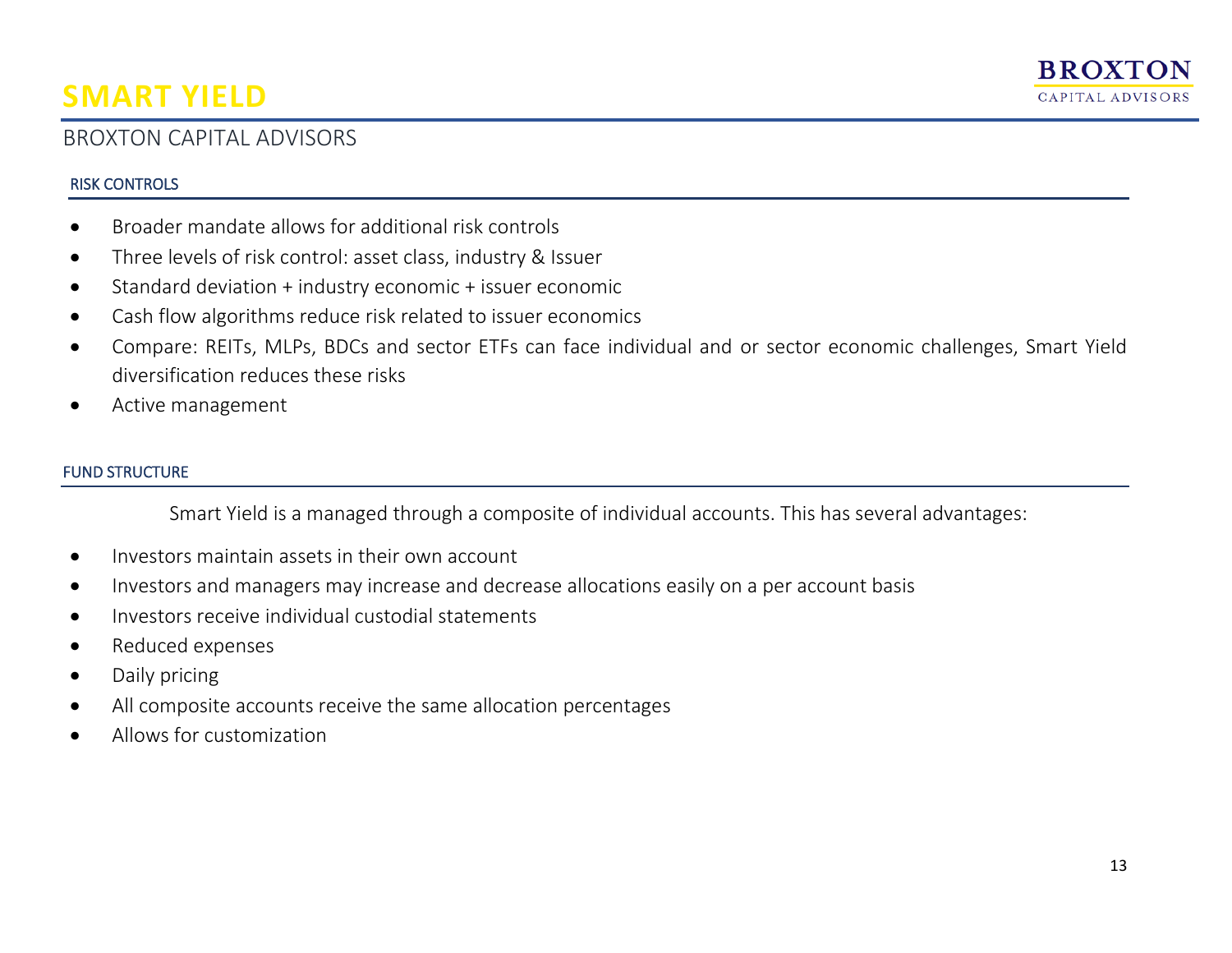## BROXTON CAPITAL ADVISORS

#### MEET THE MANAGERS

The managers have over 90 years of collective fixed income experience:

- Bob Cooke: Spanning a career of over 40 years, Bob has been a municipal and corporate bond specialist, running the municipal desks at Drexel Burnham Lambert and later, Imperial Capital, a leader in bond research and trading. Bob joined Broxton in 2008.
- R. Allen Cooke: With over 25 years as a fixed income specialist, Allen worked alongside his father, Bob Cooke at Imperial Capital and later headed the corporate bond research at Western International Securities. Allen founded Broxton Capital with Byron Stead in 2005.
- Brian (Byron) Stead: Over a 25-year career, beginning at Merrill Lynch and leading to Morgan Stanley, Byron headed corporate bond trading at Western International Securities, co-founding Broxton Capital with Allen Cooke in 2005.

Broxton Capital Advisors began on Broxton Avenue in the UCLA-Westwood area of Los Angeles. Broxton Avenue is named after the civil parish in Cheshire, England. Broxton Capital is an investment manager located in San Juan, Memphis, Los Angeles, and Palm desert.

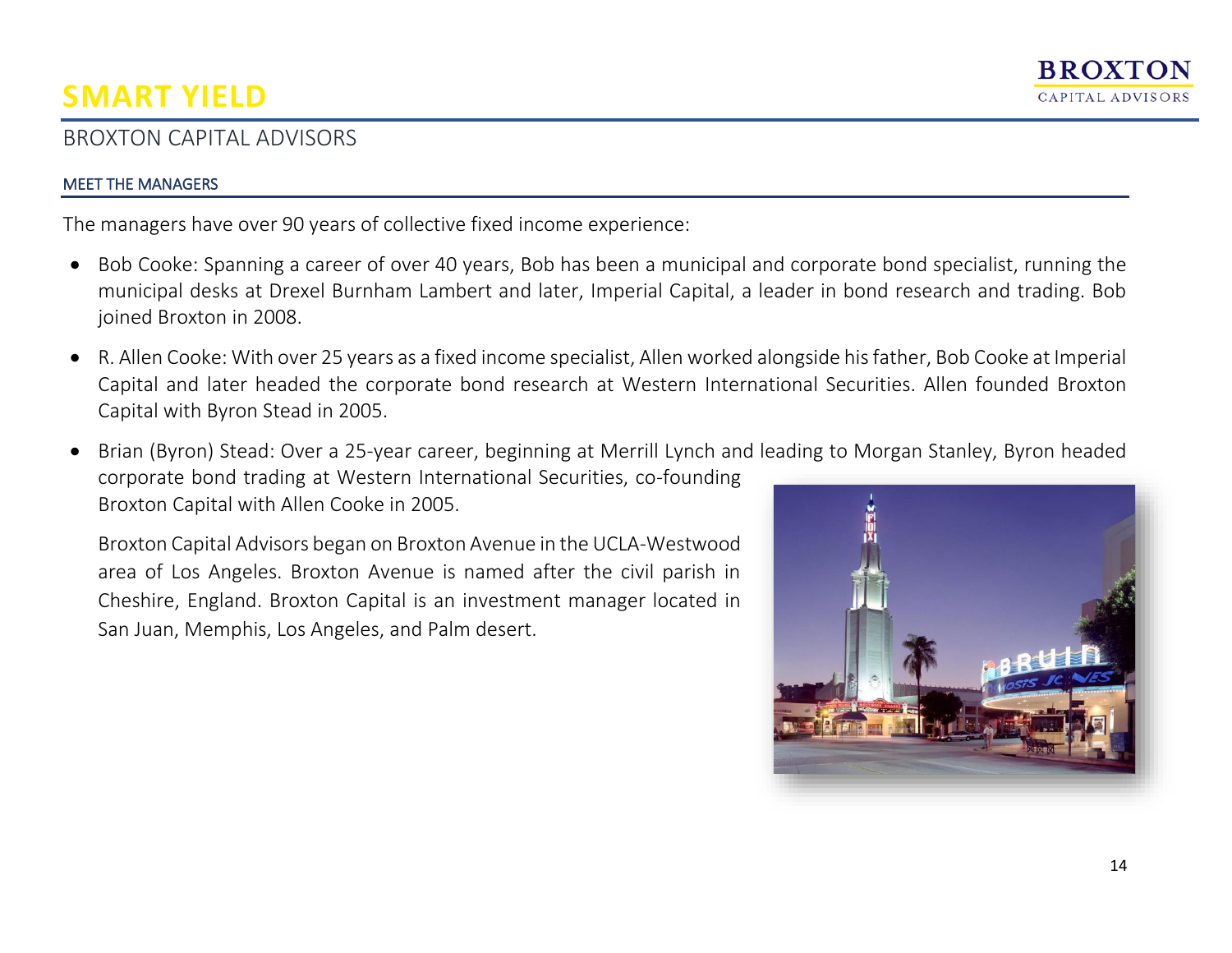## BROXTON CAPITAL ADVISORS

#### SPECIAL TECHNIQUES

- Creating your own convertible bonds: If you find a corporate bond trading at a discount you can combine the bond with shares of the company to create a synthetic convertible bond. Such combinations have lowered risk with unlimited upside. For instance: Macy's 6.79% bonds are trading around 73% of face value. One bond would cost you around \$730.00. If you added 30 shares of Macy's common stock the total cost would be about \$930.00. The risk reward metrics are improved at this point; if the shares decline but the bond is paid off the investor will still make a profit. There is also a chance that the shares will accelerate higher doubling or tripling the profits of buying the bond alone. Of course, there is a good amount of research needed in order to successfully execute this investment.
- Cashing in on stock drops: Often times a convertible bond will drop precipitously if the underlying stock it is convertible into falls. From time to time these investments become more valuable solely as a bond investment that investors can cash in on as the previous investors sell. These are known as "busted converts." Many times, the bonds are financially sound. For instance: Over the last few years, the shares of Greenbrier companies fell from \$60 to a low of \$12.89. This caused the convertible bonds to trade down briefly at a close to 10% yield. The bonds have since rebounded by about 20% from the low and to a more normal yield of about 6%.
- Staying out of trouble (also do not get run over trying to pick up a dime in the street)! Often times investors remain oblivious to problems as companies decline. One current example is Uber. Investors are currently receiving a 5.6% yield on Uber's CCC rated 7.5% bonds due in 2025. However, Uber has yet to generate a profit and the company has a large cash burn. Since December of 2019, the cash level has declined from 10.8 billion to 6.8 billion. Uber has \$6.7 billion of bond debt. At the current rate, Uber would run out of cash in 2021. This could cause a large drop in the value of the bonds. So, this is not the best way to make a 5.6% yield. So always be aware is your company accreting cash or depleting it!